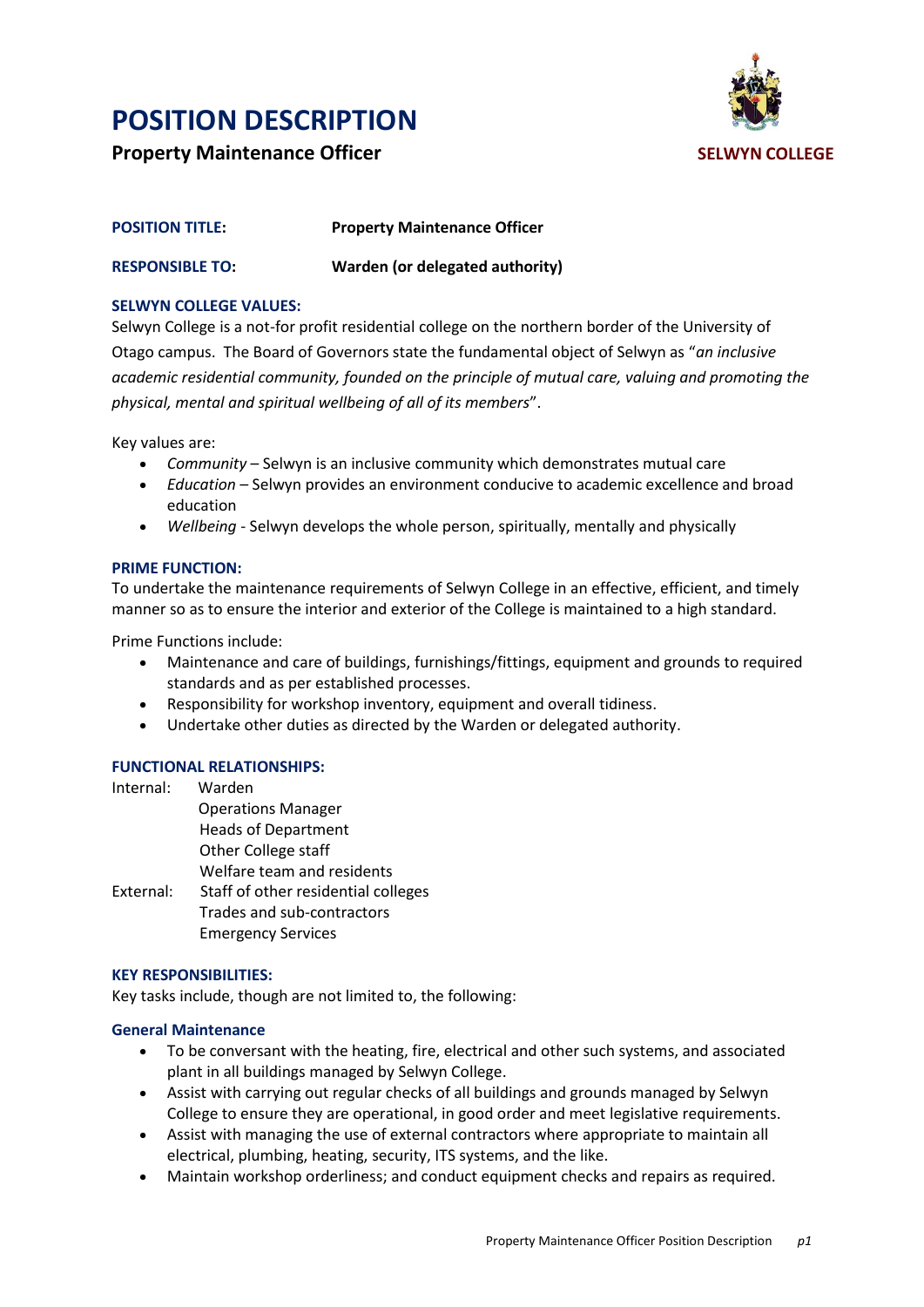

## **Property Maintenance Officer SELWYN COLLEGE**

 Be part of the process of dealing with any and building and/or repair emergencies; and as needed, arranging assistance of contractors.

#### **Health & Safety**

- Assist the Warden and/or Operations Manager to ensure all buildings, fixtures/fittings, equipment, and grounds meet health & safety requirements.
- Ensure all necessary safety precautions are taken and relevant safety regulations are met, be it for general in-house maintenance or the use of tradespersons.
- Minimise the risk of misuse/abuse of property by residents; and report any such identified activity.

#### **Planning / Administration**

- Assist the Warden and/or Operations Manager to develop processes and procedures that ensure the College maintenance programme generates constant improvements.
- Assist the Warden and/or Operations Manager with the planning and coordination of any property related projects or capital works as needed.

#### **Other**

- To be aware of Selwyn College policy and processes in regard to property management, disposal of assets, health and safety and all other relevant policies.
- Maintain a public image and level of professionalism which is always compatible with the highest standards whilst on the premises.
- Ensure the college premises are maintained to a high quality and is presented as such.
- Be willing to assist with out-of-hours management of emergency repairs and maintenance where necessary.
- Any other duties, which may be related to and consistent with the above job description, as directed by the Warden or delegated authority.

### **KEY RESULT AREAS:**

Expected outcomes of the position are being achieved when:

- All buildings, fixtures and fittings are operational and maintained to a high standard.
- All external contractors working on Selwyn buildings and grounds are supervised appropriately and are made aware of Selwyn College's protocols and procedures.
- All College owned equipment used in the maintenance of Selwyn College meets Health and Safety requirements; and all other H&S processes are followed, and documentation completed as necessary.
- An accurate and up to date buildings operation and maintenance schedule is maintained; and an annual maintenance plan is in place.

### **PERSON SPECIFICATION**

Required experience and competencies:

#### **Experience/Knowledge**

- Relevant trade qualifications.
- Proven track record in the building/trades sector.
- Experience with the implementation and/or coordination of Health & Safety systems.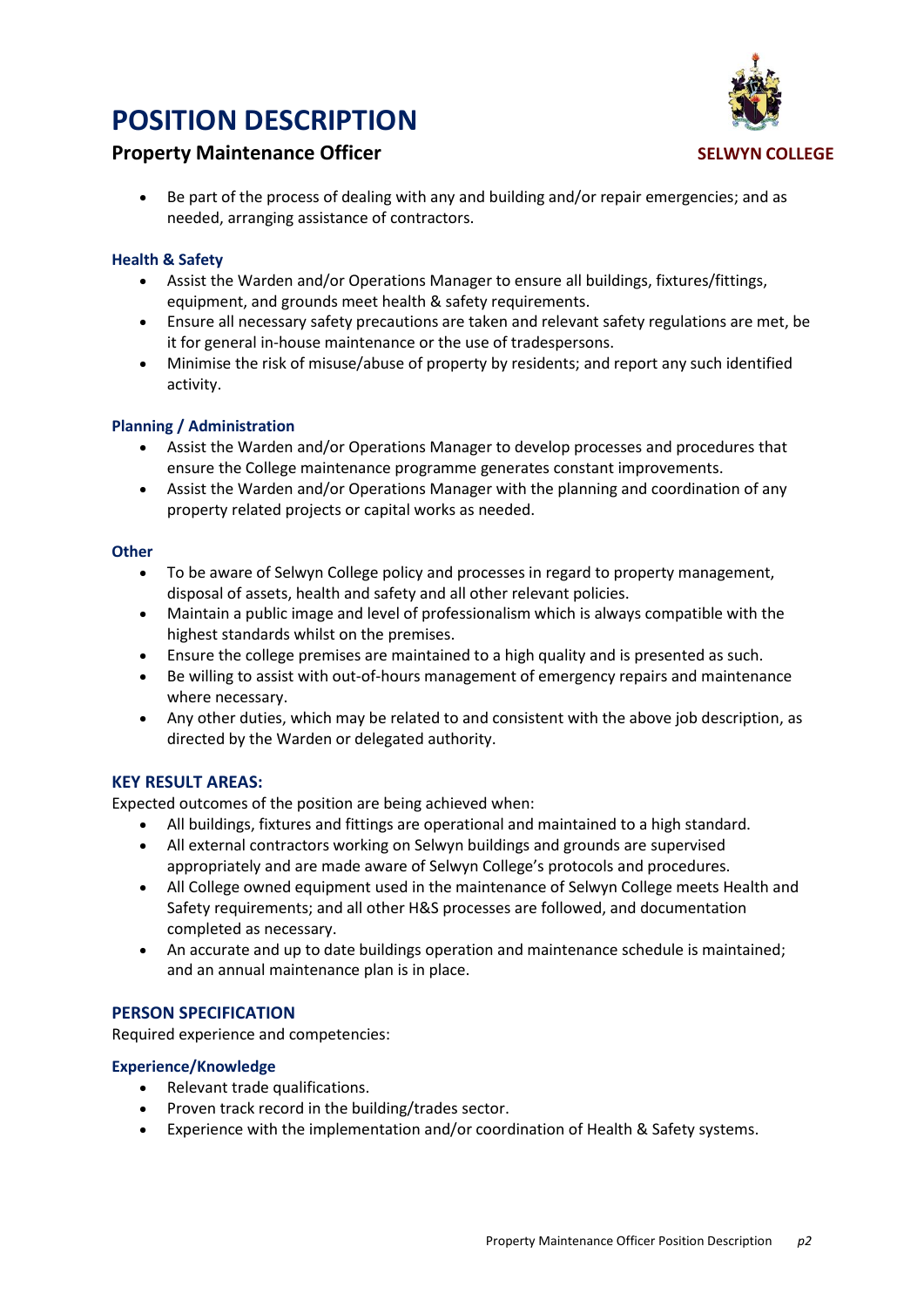

## **Property Maintenance Officer SELWYN COLLEGE**

#### **Skills**

- Excellent communication and interpersonal skills; and the ability to work independently and with a diverse group of people.
- Computer literacy (e.g., Microsoft Outlook, Word, Excel, database systems).
- Competent time management and task prioritisation skills.
- Ability to handle reactive work in addition to routine/planned maintenance programme.

#### **Attributes**

- Full, clean drivers licence.
- Self-motivated and well organised.
- Good physical fitness.
- Understanding of the needs of those undertaking tertiary study; including ability to maintain professional standards of behaviour at all times.

| <b>PARTICULARS:</b><br><b>Position type</b> | 0.5 FTE - Permanent                                                                                                                                 |
|---------------------------------------------|-----------------------------------------------------------------------------------------------------------------------------------------------------|
| <b>Hours</b>                                | 20 hours per week. To be undertaken between 8.30am - 5.00pm, Monday<br>to Friday, negotiated with the Warden (or delegated authority).              |
|                                             | An opportunity may exist for the number of hours to be increased between<br>Nov-Feb over the period of the summer maintenance programme, if agreed. |
| Qualification(s)                            | Relevant trade qualifications.                                                                                                                      |
| <b>Salary</b>                               | Range between \$55,000 - \$65,000 per annum (pro rata).                                                                                             |
| <b>Annual Leave</b>                         | Entitled to 5 weeks per annum (pro rata).                                                                                                           |
| <b>Parking</b>                              | An onsite car park is provided.                                                                                                                     |
| <b>Catering</b>                             | Lunch is provided (during the residential semester).                                                                                                |
| <b>Dress</b>                                | College crested polo shirts(x2) plus a winter-type jacket will be provided.                                                                         |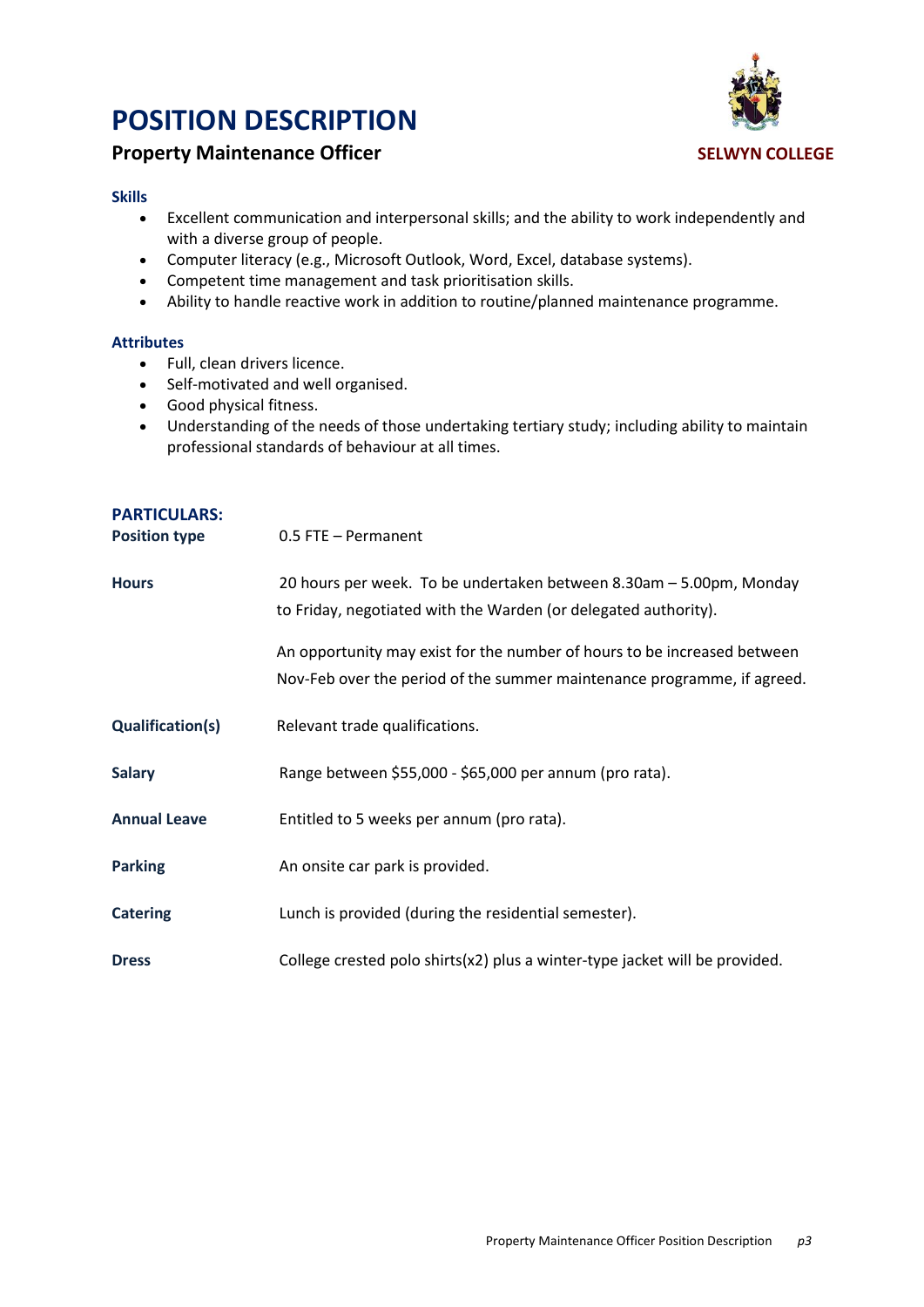



### **INDIVIDUAL SPECIFIC ACCOUNTABILITIES:**

## **1. Personal Behaviour and Role** o Adhere to organisational values, policies and guidelines, and consistently role-model these in behaviour; o Translate the College's values into professional practices, decision making and actions;  $\circ$  Individually accountable for ensuring the tasks and responsibilities of the position are understood; and for the quality of individual work, performance and behaviour; o Proactively contribute to the College in achieving relevant planned objectives. **Personal and Professional Development** o Recognise and embrace opportunities to learn, develop, improve and increase effectiveness; o Raising recognised individual skills or knowledge gaps or other inefficiencies in role, with Manager; o Contribute to individual performance objectives and plans, and monitor performance against those expectations, seeking regular feedback from manager in doing so; o Fulfil mandatory/professional competency requirements, and activities identified in performance development plan. **Health and Safety** o Act and work in a manner compliant with current health and safety at work legislation and College policies; o Role model safe behaviour and practices, contribute to 'zero preventable harm' and a safe work environment, including raising workplace health and safety concerns for self, students, visitor's and other staff. **Sustainability** o Act in a manner consistent with the College's sustainability commitments; role-modelling sustainable practices, with a particular emphasis on minimising the environmental impact of day-to-day activities. **Reputation** o Represent the interests of the College and University of Otago and champion all that is great about working here. **Student Experiences and Outstanding Campus Environment** o Act in a manner which contributes to outstanding student experiences and a professional, collegial workplace.

#### **2. People**

### **Engage Stakeholders**

- o Manage key relationships with staff, students, visitors, contractors and other community members associated with the College;
- o Be responsive to stakeholders and customers resolving any issues or requests in an appropriate manner;